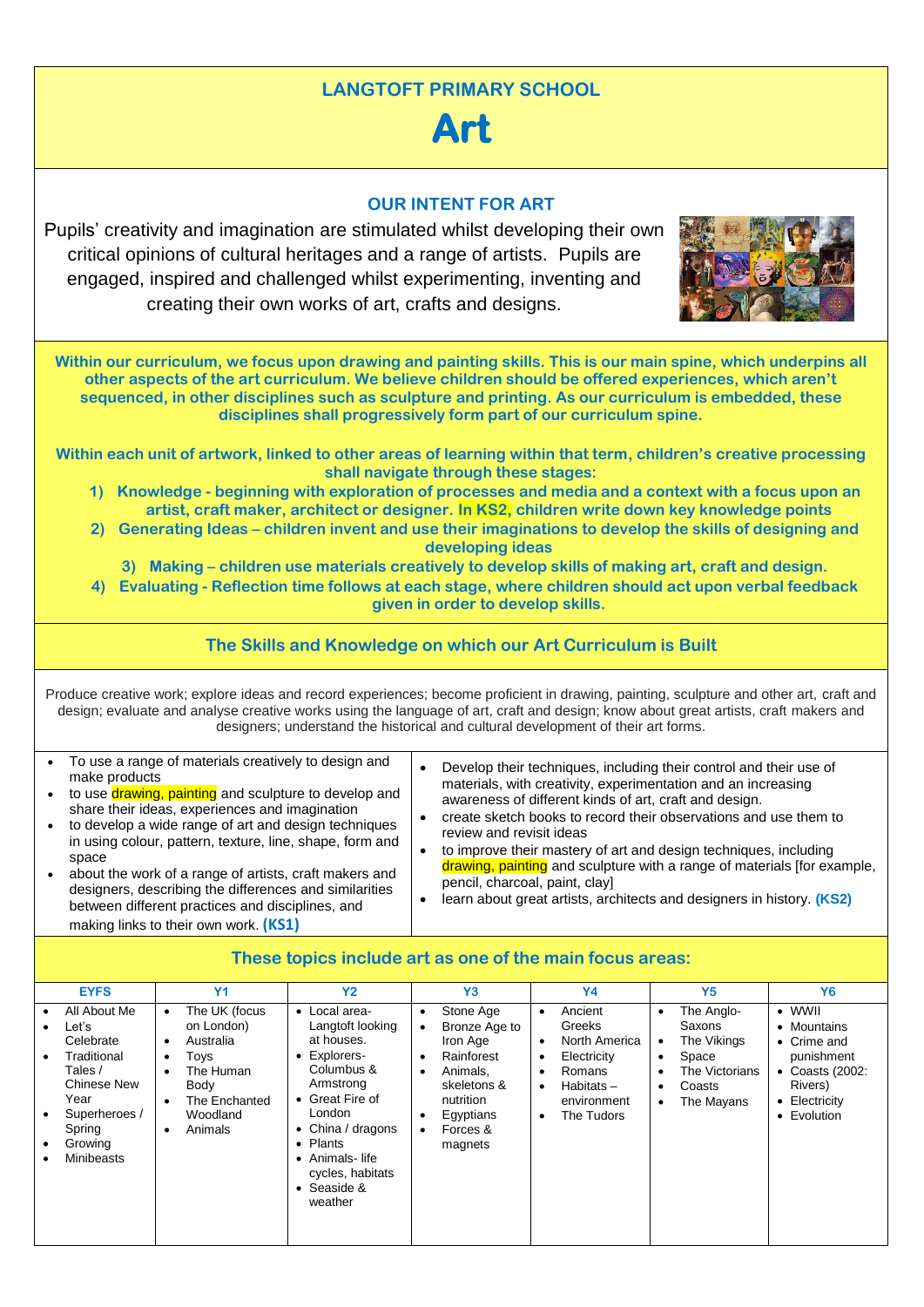## **Examples of Curriculum Intent** Teachers ensure that the children study a wide range of artists of varying technique and culture to develop a broad understanding of **Daily Implementation of Art & Design**  • Art and Design is taught on a weekly basis in each year group alternating with DT across the year, but is also delivered through whole school days and activities designed to further enrich their understanding of Art and Design and provide cultural capital, such as our planned Art Exhibition in Art Week. • Knowledge Organisers: Children have access to key knowledge, language and meanings to understand Art and Design and to use these skills across the curriculum. • Subject specific vocabulary: Identified through knowledge organisers and working walls and highlighted to the children at the beginning of and during lessons. • EYFS: Reception children are given a secure grounding in the Prime Areas of Learning, ensuring they have a good foundation on which to build through the specific areas, including: Exploring Media and Materials and Being Imaginative. • Text: Children will have access to a growing variety of subject specific books, including non-fiction, as well as appreciating illustrations within their text-based learning. • Teachers assess children's work in Art and Design by making formative and summative assessments throughout the school year. All pupils are encouraged to evaluate their own learning and to suggest ways to progress further with their declarative and process knowledge. • Teachers record the progress made by the children against the learning outcome for each unit: below expected for age, at expected, or greater depth. Teachers record this information on our bespoke assessment tracker against the learning objectives. These records also enable the teacher to make an annual assessment of progress for each child, and to pass this assessment information on to the child's next teacher at the end of the year. • Progress in Art and Design is reported to parents. **Impact**  • Children will learn the skills they need to use at the beginning of a topic and are able to refer back to it. • All children use technical vocabulary accurately and pupils are expected to know, apply and understand the matters, skills and processes specified. • Children improve their enquiry skills and inquisitiveness about the world around them, and their impact through art and design on the world. • Children will become more confident in analysing their work and giving their opinion on their own and other works of art.

- Children show competences in improving their resilience and perseverance by continually evaluating and improving their work.
- All children in school can speak confidently about their art and design work and their skills
- Children are able to appreciate various art forms and are able to express respectful opinions about artist's work.
- Children are able to express their individuality and unique abilities with confidence.
- Children are respectful of their peers, artists, communities and cultures.
- Children have a global awareness of art and its place within the lives of individuals, communities and cultures.

## **Knowledge Building and Progress in Art**

#### **EYFS**

**Art and Design elements in the ELG** *Expressive Arts and Design* 

**Expressive Arts and Design (Exploring and Using Media and Materials)** • Children safely use and explore a variety of materials, tools and techniques, experimenting with colour, design, texture, form and function.

**Expressive Arts and Design (Being Imaginative)**

Children use what they have learnt about media and materials in original ways, thinking about uses and purposes. They represent their own ideas, thoughts and feelings through design and technology, art, music, dance, role play and stories.

|                             | <b>EYFS</b>                            |                            |                                                                                                                                                                                                                                                                                             |  |  |
|-----------------------------|----------------------------------------|----------------------------|---------------------------------------------------------------------------------------------------------------------------------------------------------------------------------------------------------------------------------------------------------------------------------------------|--|--|
|                             |                                        |                            |                                                                                                                                                                                                                                                                                             |  |  |
|                             | <b>Knowledge to be Gained (intent)</b> |                            |                                                                                                                                                                                                                                                                                             |  |  |
|                             |                                        |                            |                                                                                                                                                                                                                                                                                             |  |  |
| <b>MAKING SKILLS</b>        | <b>Drawing</b>                         | <b>Skill &amp; Control</b> | Pupils develop their control and confidence when drawing using a range of materials. Pupils draw forms using<br>the formal elements of lines & simple shapes such as circles, squares and triangles. Pupils learn to tonally<br>shade areas and shapes as neatly and carefully as they can. |  |  |
| (Procedural                 |                                        | <b>Techniques</b>          | Pupils learn to draw in different ways to create different effects.                                                                                                                                                                                                                         |  |  |
| Knowledge)<br><b>Become</b> |                                        | <b>Purpose</b>             | Pupils draw things they like and learn to draw for pleasure and relaxation. Pupils draw from imagination and<br>observation. They record ideas, thoughts, feelings and draw for narrative reasons.                                                                                          |  |  |

Dedicated Arts day and Arts Week to explore artists, take part in art enrichment experiences.

Planned Art Exhibition

World Book Day/Week – some classes took part in a live illustration class.

Children study a range of picture books throughout their time at school through visual Literacy.

Children appreciate the illustrations within books for all topics.

Children are encouraged to read a selection of age-related non-fiction texts around the artist they are studying

Children take part in themed curriculum weeks such as 'Around the World and celebrate art from other cultures around the World. Children use art to explore and celebrate key events throughout the year such as Christmas, Easter etc

art, its place in the world and its importance to individuals or groups.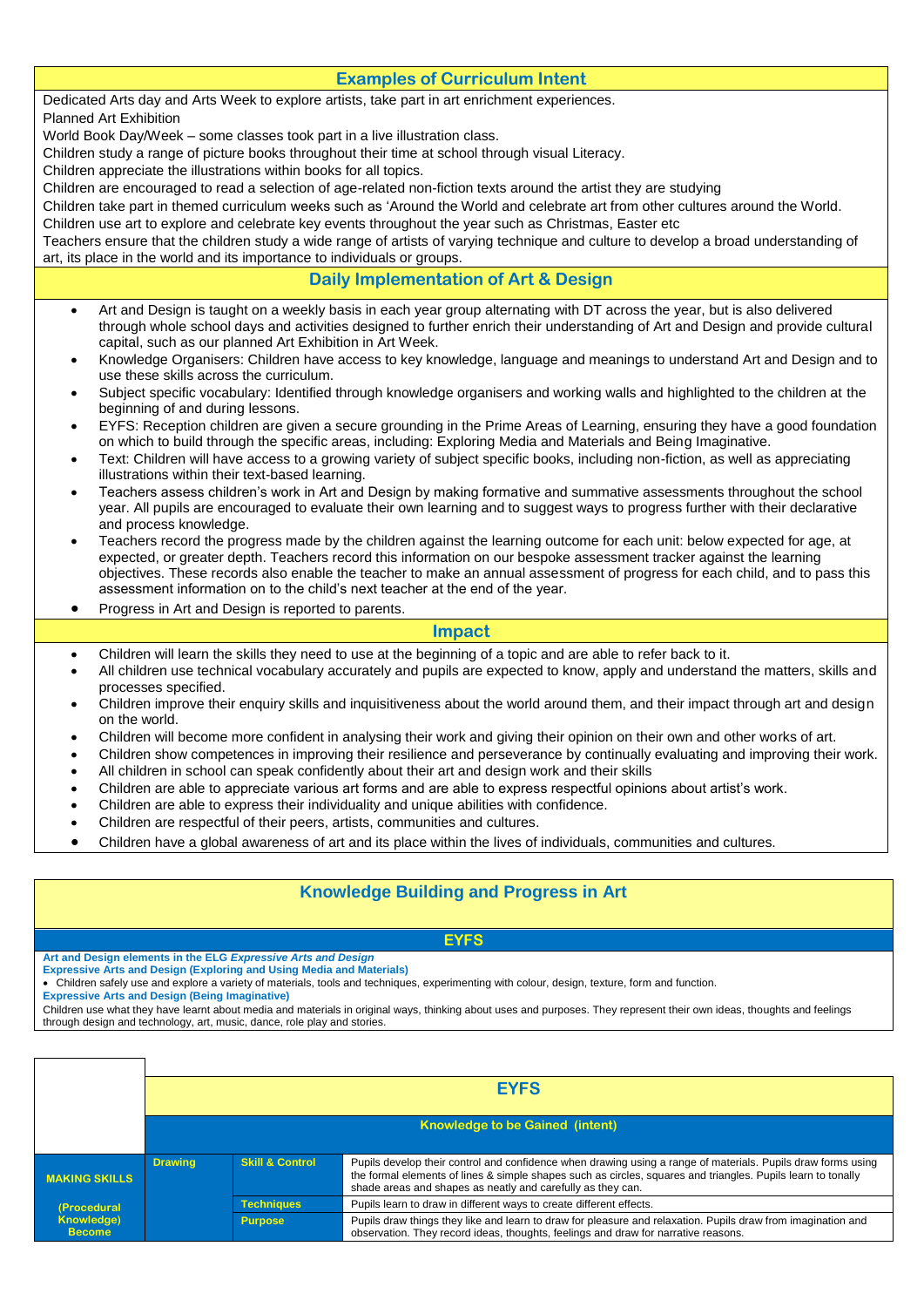| proficient in<br>drawing,<br>painting,<br>sculpture and                                                             | Painting &<br><b>Mixed Media</b>                                     | Skill &<br><b>Control</b>           | Learn how to hold and control a paintbrush. They learn to blend colours in a palette or on the painting surface.<br>They learn how to look after brushes and equipment.                                                                                                                                                                                                                                                                                                                                                                         |  |  |
|---------------------------------------------------------------------------------------------------------------------|----------------------------------------------------------------------|-------------------------------------|-------------------------------------------------------------------------------------------------------------------------------------------------------------------------------------------------------------------------------------------------------------------------------------------------------------------------------------------------------------------------------------------------------------------------------------------------------------------------------------------------------------------------------------------------|--|--|
| other art, craft<br>and design<br>techniques                                                                        |                                                                      | <b>Techniques</b>                   | Use a range of painting tools to experiment with mark making; brushes, sponges, tissue, fabric, string etc.                                                                                                                                                                                                                                                                                                                                                                                                                                     |  |  |
|                                                                                                                     |                                                                      | <b>Formal</b><br><b>Elements</b>    | <b>Colour:</b> They learn fundamental colour mixing using primary colours. They play with colours, experimenting to<br>'discover' new colours. They try to mix colours to match images from paintings or books etc.<br>Tone/Form: Pupils learn that colours can be made darker or lighter by adding black or white or by adding<br>more water/pigment.<br>Pattern & Texture: They paint patterns & add things to paint to make textures such as sand, grit, salt.<br>Line/Shape: They concentrate hard to paint shapes, lines and edges neatly. |  |  |
|                                                                                                                     | <b>Design</b>                                                        | modelled in plasticine for example. | Pupils should make something they have imagined or invented, such as a toy or a creature. This might be drawn initially then                                                                                                                                                                                                                                                                                                                                                                                                                    |  |  |
|                                                                                                                     | <b>Craft</b>                                                         |                                     | Use simple wax resist using crayons and ink is used to make pictures.<br>Art is made by cutting, sewing, gluing and forming fabrics.<br>Textiles are decorated with simple appliqué techniques such as beads, sequins, coloured threads, lace, found or reclaimed materials.<br>Collage is used to select and cut colours, shapes, textures and images from a range of sources to suit ideas and purposes.                                                                                                                                      |  |  |
|                                                                                                                     | <b>3D Sculpture,</b><br>Printmaking,<br><b>Digital, Clay</b><br>etc. |                                     | Printing: Pupils make simple printing blocks from soft materials they have cut, shaped or moulded.<br>Digital: Children take photographs with digital cameras, learning to focus & position what they see then apply filters to the results.<br>3D sculpture: Pupils learn to create Form by cutting, forming and joining familiar 3D shapes such as packaging, cartons or boxes into<br>desired effects. Simple shapes and forms are made from pliable materials such as modelling clay, foam or wire for example.                             |  |  |
| <b>GENERATING</b><br><b>IDEAS</b><br><b>(Conceptual</b><br><b>Knowledge)</b>                                        | Develop &<br>share ideas                                             |                                     | Learn how ideas change, grow and develop as work is produced.                                                                                                                                                                                                                                                                                                                                                                                                                                                                                   |  |  |
| <b>Explore ideas</b><br><b>Record feelings</b><br>& experiences                                                     | <b>Experiences,</b><br><b>Imagination</b>                            |                                     | Create art from personal experiences and imagination.                                                                                                                                                                                                                                                                                                                                                                                                                                                                                           |  |  |
| Artists,<br><b>Craftspeople,</b><br><b>KNOWLEDGE</b><br><b>Designers</b>                                            |                                                                      |                                     | Investigate works of art and try to explain how the artwork makes them feel, highlighting areas that interest them.                                                                                                                                                                                                                                                                                                                                                                                                                             |  |  |
| (Factual)<br><b>Learn great</b><br>artists, craft &<br>design<br><b>Learn how artists</b><br>use formal<br>elements | <b>Formal</b><br><b>Elements</b>                                     |                                     | Pupils should orally describe their work and learn the meaning of the words colour, line, tone, shape, texture and pattern.                                                                                                                                                                                                                                                                                                                                                                                                                     |  |  |
| <b>EVALUATION</b><br>(Metacognition)                                                                                | <b>Identify</b><br>similarities &<br>differences to                  | choices about outcomes.             | Has opportunities to make creative decisions about the content of their work, select appropriate media to work with and making<br>Develop skills in orally describing their thoughts, ideas and intentions about their work.                                                                                                                                                                                                                                                                                                                    |  |  |
| <b>Evaluate &amp;</b><br>analyse own &<br>others' work.                                                             | others' work<br><b>Make choices</b><br>& decisions                   |                                     | Compare their art to significant works of art recognising what is the same and what is different.                                                                                                                                                                                                                                                                                                                                                                                                                                               |  |  |

|                                                         | <b>YEAR1</b>                     |                            |                                                                                                                                                                                                                                                                                                                                                                                                          |  |
|---------------------------------------------------------|----------------------------------|----------------------------|----------------------------------------------------------------------------------------------------------------------------------------------------------------------------------------------------------------------------------------------------------------------------------------------------------------------------------------------------------------------------------------------------------|--|
|                                                         |                                  |                            | <b>Intent - Knowledge to be Gained</b>                                                                                                                                                                                                                                                                                                                                                                   |  |
|                                                         | <b>Drawing</b>                   | <b>Skill &amp; Control</b> | Pupils develop their ability to use and apply the formal elements by increasing their control of line & using<br>simple 2D geometric shapes when drawing. They explore the concept of light & dark, learning how to create<br>both values and controlling them to make tones. They practise shading tones neatly and accurately. Pupils<br>learn how to control the pressure of their drawing materials. |  |
| <b>MAKING SKILLS</b>                                    |                                  | <b>Techniques</b>          | Pupils are shown a range of drawing media including graphite sticks, charcoal, crayons, coloured pencils. They<br>learn the differences and similarities between. Pupils try out new ways of making lines / marks to describe a<br>range of surfaces, textures and forms.                                                                                                                                |  |
| (Procedural<br><b>Knowledge)</b><br><b>Become</b>       |                                  | <b>Purpose</b>             | Pupils draw for pleasure, developing an interest in things in the world around them. Draw from imagination and<br>observation.                                                                                                                                                                                                                                                                           |  |
| proficient in<br>drawing.<br>painting,<br>sculpture and | Painting &<br><b>Mixed Media</b> | Skill &<br><b>Control</b>  | They know different types of paint and the properties of each such as poster paint, powdered paint, block paint.<br>Develop skills in measuring and mixing paint, they blend colours in palettes and on the paper and develop<br>ability in applying paint skilfully. Paint on 3D surfaces such as models and textures using thicker paints taking<br>care to ensure a good standard of finish.          |  |
| other art, craft<br>and design<br>techniques            |                                  | <b>Techniques</b>          | They know and have used different types of painting surfaces such a cartridge paper, card, brown paper,<br>coloured papers, fabrics and textured surfaces and say which is suitable for a given task.                                                                                                                                                                                                    |  |
|                                                         |                                  | Formal<br><b>Elements</b>  | <b>Colour:</b> Pupils use colours imaginatively learning that colour can be used to express their thoughts and<br>feelings.<br>Tone/Form: Pupils further develop their ability to make colours darker and lighter and understanding of how<br>this affects form.                                                                                                                                         |  |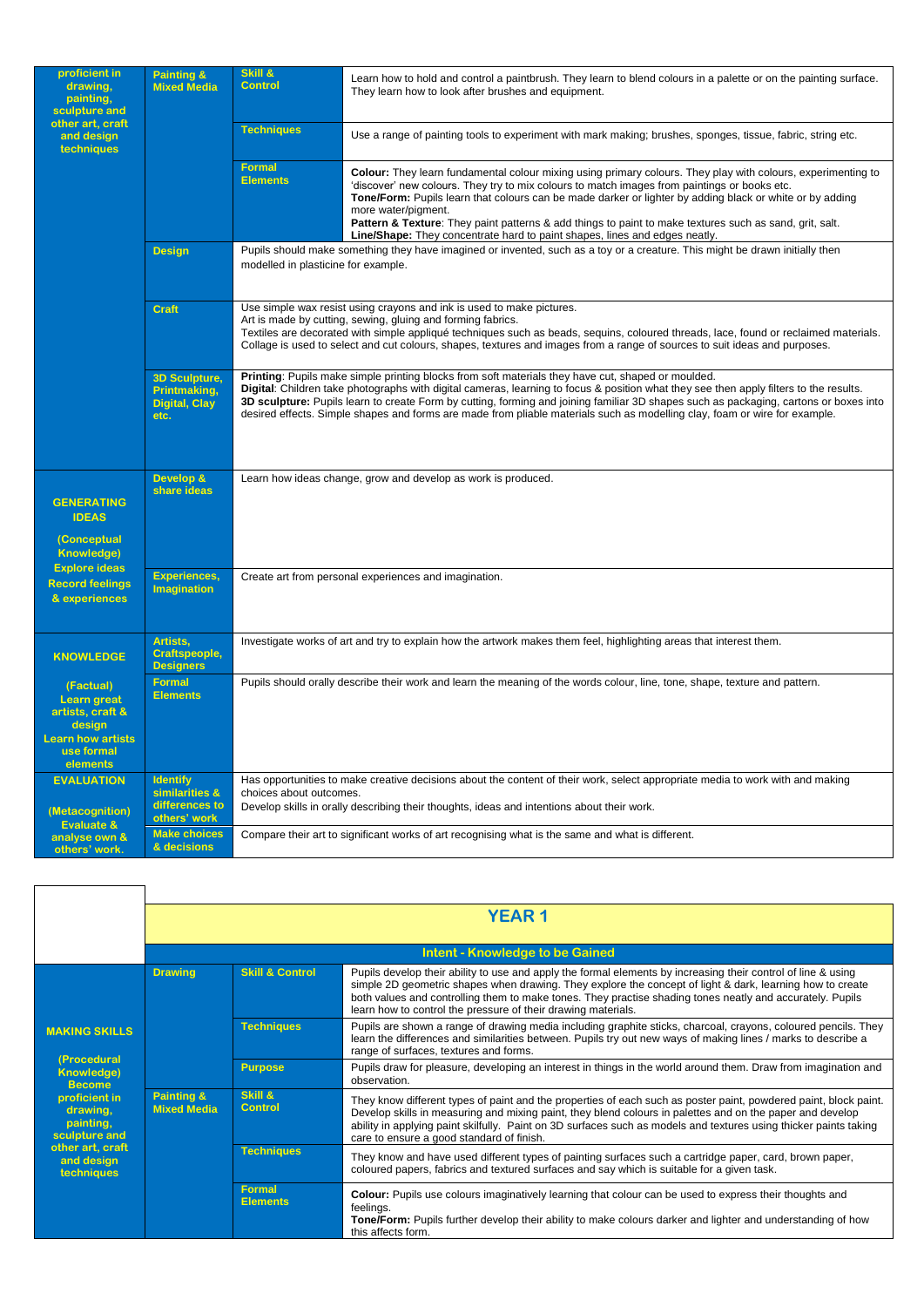|                                                                                                           |                                                                     | <b>Pattern &amp; Texture:</b> They paint patterns & add things to paint to make textures such as sand, grit, salt.<br>Line/Shape: They paint thick and thin lines using different brushes, big and small shapes in a range of pure<br>and mixed colours.                                                                                                                                                                                                                                                                                                                                                                                                                    |
|-----------------------------------------------------------------------------------------------------------|---------------------------------------------------------------------|-----------------------------------------------------------------------------------------------------------------------------------------------------------------------------------------------------------------------------------------------------------------------------------------------------------------------------------------------------------------------------------------------------------------------------------------------------------------------------------------------------------------------------------------------------------------------------------------------------------------------------------------------------------------------------|
|                                                                                                           | <b>Design</b>                                                       | Pupils should design and make something they have imagined or invented. This might be realising a drawing and then modelling it in<br>three dimensions.                                                                                                                                                                                                                                                                                                                                                                                                                                                                                                                     |
|                                                                                                           | <b>Craft</b>                                                        | Collage is used to select and cut colours, shapes, textures and images from a range of sources to suit ideas and purposes. Images<br>are developed with more complexity and appliqué techniques such as beads, sequins, coloured threads, lace, found or reclaimed<br>materials are used.                                                                                                                                                                                                                                                                                                                                                                                   |
|                                                                                                           | <b>Other</b><br>materials                                           | Printing: Pupils learn different methods of printing such as mono printing, block printing, relief printing or by etching into soft<br>materials. They print using simple materials, cards, string, foam, textured materials and paper, clay, poly-printing etc.<br>Digital: They learn to take photos with digital cameras taking care to frame the shot to capture the detail they want. They use simple<br>software to edit and manipulate photos.<br>3D sculpture: Pupils cut, form, tear, join and shape a range of materials (such as modelling clay, card, plastic, wire, found and<br>natural) to create Forms to make things they have designed, invented or seen. |
| <b>GENERATING</b><br><b>IDEAS</b><br><b>(Conceptual</b><br><b>Knowledge)</b>                              | Develop &<br>share ideas                                            | This may be coming up with an idea linked to a theme or topic they are studying.                                                                                                                                                                                                                                                                                                                                                                                                                                                                                                                                                                                            |
| <b>Explore ideas</b><br><b>Record feelings</b><br>& experiences                                           | <b>Experiences,</b><br><b>Imagination</b>                           | Drawing events and things that have happened to them, things they know and love or imagining far away, imagined places.                                                                                                                                                                                                                                                                                                                                                                                                                                                                                                                                                     |
| <b>KNOWLEDGE</b>                                                                                          | Artists,<br>Craftspeople,<br><b>Designers</b>                       | Study famous works of artists, craftspeople & designers, learning how and when they were made. They describe the content and the<br>feelings & emotions conveyed by the work.                                                                                                                                                                                                                                                                                                                                                                                                                                                                                               |
| (Factual) Learn<br>great artists,<br>craft & design<br><b>Learn how artists</b><br>use formal<br>elements | <b>Formal</b><br><b>Elements</b>                                    | Learn the meaning of the words colour, line, tone, shapes, textures and patterns and begin using them in their art. Recognise when<br>they are using formal elements and describe how they are using them.                                                                                                                                                                                                                                                                                                                                                                                                                                                                  |
| <b>EVALUATION</b><br>(Metacognition)                                                                      | <b>Identify</b><br>similarities &<br>differences to<br>others' work | Has opportunities to make creative decisions about the content of their work, select appropriate media to work with and making<br>choices about outcomes.<br>Develop skills in orally describing their thoughts, ideas and intentions about their work. They form opinions about the process of their<br>work saying what went well & how they might improve it.                                                                                                                                                                                                                                                                                                            |
| Evaluate &<br>analyse own &<br>others' work.                                                              | <b>Make choices</b><br>& decisions                                  | Compare their art to appropriate works of art recognising what is the same and what is different.                                                                                                                                                                                                                                                                                                                                                                                                                                                                                                                                                                           |

|                                                                           |                                             | <b>YEAR 2</b>                 |                                                                                                                                                                                                                                                                                                                                                                                    |  |  |
|---------------------------------------------------------------------------|---------------------------------------------|-------------------------------|------------------------------------------------------------------------------------------------------------------------------------------------------------------------------------------------------------------------------------------------------------------------------------------------------------------------------------------------------------------------------------|--|--|
|                                                                           | <b>Intent - Knowledge to be Gained</b>      |                               |                                                                                                                                                                                                                                                                                                                                                                                    |  |  |
|                                                                           | <b>Drawing</b>                              | <b>Skill &amp; Control</b>    | Greater skill & control is evident when using the formal elements to draw, e.g. using simple lines & geometric<br>shapes to create forms. Control pressure when using drawing implements to create lighter or darker tones and<br>marks, such as when sketching. Increasingly able to shade areas neatly without spaces & gaps. Identify &<br>draw detail, texture, pattern.       |  |  |
|                                                                           |                                             | <b>Techniques</b>             | Learn to use pencils hard and soft, crayons, felt-tips, charcoal and chalk, digital means, inks and other<br>materials such as wire, wool, straws, cotton buds, feathers, sticky tape to create expressive drawings.                                                                                                                                                               |  |  |
|                                                                           |                                             | <b>Purpose</b>                | Pupils have developed a sense of what they like drawing and have the opportunity to draw these, learning to<br>improve their style from a range of sources including observation and secondary sources.                                                                                                                                                                            |  |  |
| <b>MAKING SKILLS</b><br>(Procedural<br><b>Knowledge)</b><br><b>Become</b> | <b>Painting &amp;</b><br><b>Mixed Media</b> | Skill &<br>Control            | Develop brush control & learn to use different types of paint and painting surfaces, identifying different<br>paintbrushes and painting equipment. Pupils learn to paint neatly and carefully, without leaving gaps or messy<br>edges. Learn to measure & mix the paint needed & apply paint sensitively with control.                                                             |  |  |
| proficient in<br>drawing,<br>painting,<br>sculpture and                   |                                             | <b>Techniques</b>             | Experiment with painting on a range of 2D surfaces such as cartridge paper, card, brown paper, coloured<br>papers, fabrics and textured surfaces. Learn to use different techniques to create effects such as spattering,<br>stippling, dripping, pouring etc. to paint expressively.                                                                                              |  |  |
| other art, craft<br>and design<br>techniques                              |                                             | Formal<br><b>Elements</b>     | <b>Colour:</b> Develop colour mixing to make finer variations in secondary colours.<br>Tone/Form: Pupils learn why light colours appear to be to us and dark objects look further away, then explore<br>this in their art.<br>Pattern & Texture: Create original patterns & make textures.<br>Shape/Line: Understand the importance of outlines & paint more sophisticated shapes. |  |  |
|                                                                           | <b>Design</b>                               | or creating imaginary worlds. | Pupils design & make complex forms from imagination & invention in two or three dimensions, such as inventing for problem solving                                                                                                                                                                                                                                                  |  |  |
|                                                                           | Craft                                       |                               |                                                                                                                                                                                                                                                                                                                                                                                    |  |  |

 $\Gamma$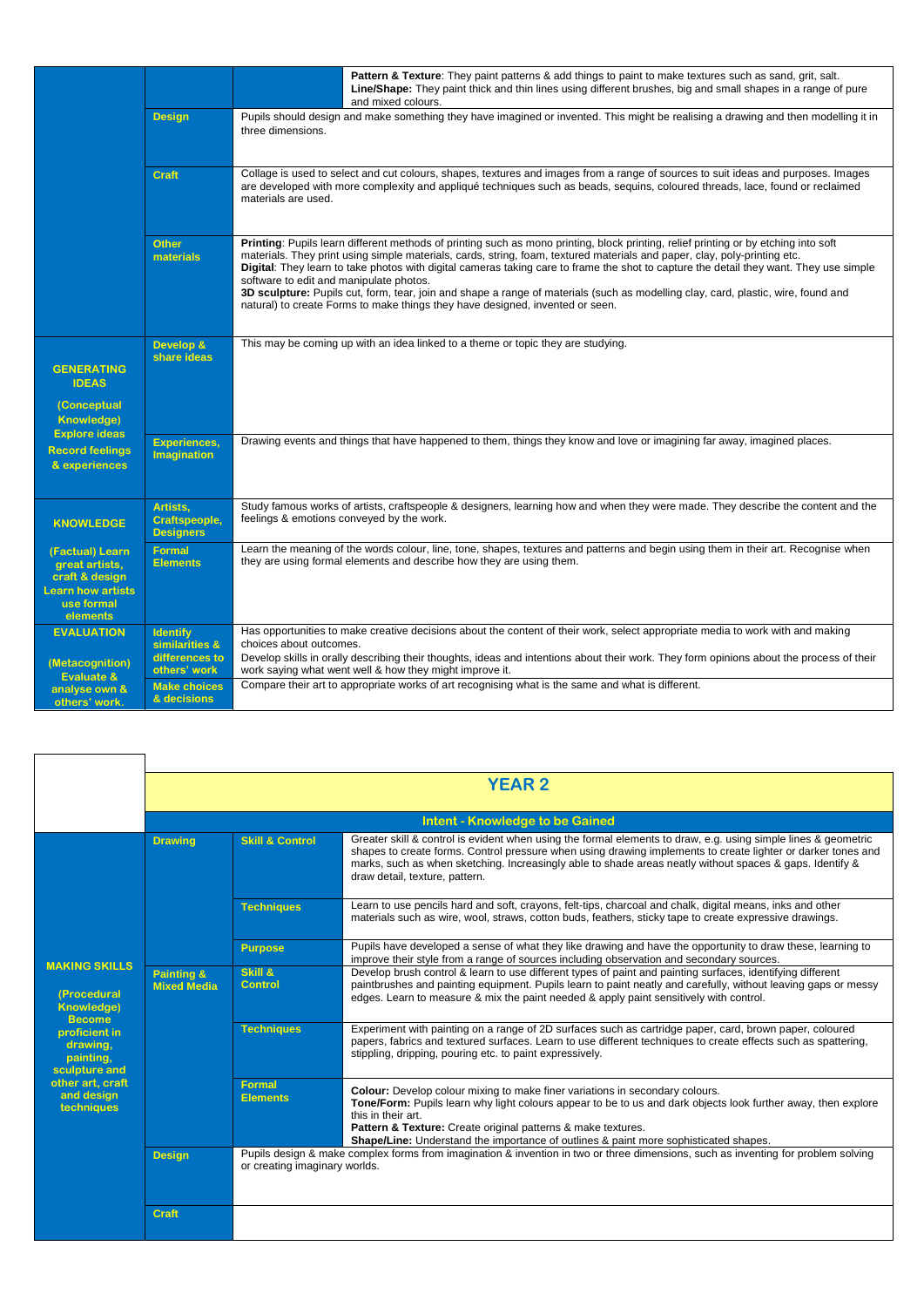|                                                                                                           | <b>Other</b><br>materials                                           | Art is made in a range of experimental craft forms such as weaving, sewing, etchings, painting onto fabrics, wire, jewellery or using<br>coloured modelling clay etc. Textiles are decorated with more complexity and appliqué techniques such as beads, sequins, coloured<br>threads, lace, found materials are used.<br>Collage is used to select and cut colours, shapes, textures and images from a range of sources to suit ideas and purposes.<br>Printing: Pupils use printing (mono printing, block printing, relief printing etc.) to create artwork that might be related to bigger topics<br>and themes or to explore patterns for example. They use simple motif printing blocks to create and print complex patterns with<br>mathematical and visual precision.<br>Digital: Learn how to use a digital camera to frame the shot to suit their purpose and can edit them using simple software for<br>cropping. Learn painting software to edit and manipulate photos to create more complex images.<br>3D sculpture: Cut, form, tear, join and shape a range of materials (such as modelling clay, card, plastic, wire, found and natural) to<br>create Forms & make things they have designed, invented or seen & can modify & correct things with greater skill. Make simple plans<br>for making, deciding which tasks need to be done first, allowing for drying and completion time, they know when to get advice. |
|-----------------------------------------------------------------------------------------------------------|---------------------------------------------------------------------|-------------------------------------------------------------------------------------------------------------------------------------------------------------------------------------------------------------------------------------------------------------------------------------------------------------------------------------------------------------------------------------------------------------------------------------------------------------------------------------------------------------------------------------------------------------------------------------------------------------------------------------------------------------------------------------------------------------------------------------------------------------------------------------------------------------------------------------------------------------------------------------------------------------------------------------------------------------------------------------------------------------------------------------------------------------------------------------------------------------------------------------------------------------------------------------------------------------------------------------------------------------------------------------------------------------------------------------------------------------------------------------------------------------------------------------|
| <b>GENERATING</b><br><b>IDEAS</b><br>(Conceptual                                                          | Develop &<br>share ideas                                            | Work should be continued over longer periods of time. Pupils should have opportunities to discriminate between choices and express<br>their ideas & thoughts about the type of art they want to make.                                                                                                                                                                                                                                                                                                                                                                                                                                                                                                                                                                                                                                                                                                                                                                                                                                                                                                                                                                                                                                                                                                                                                                                                                               |
| <b>Knowledge)</b><br><b>Explore ideas</b>                                                                 |                                                                     |                                                                                                                                                                                                                                                                                                                                                                                                                                                                                                                                                                                                                                                                                                                                                                                                                                                                                                                                                                                                                                                                                                                                                                                                                                                                                                                                                                                                                                     |
| <b>Record feelings</b><br>& experiences                                                                   | <b>Experiences,</b><br><b>Imagination</b>                           | Study the work of artists and cultures and use elements of it to influence their own work. Have opportunities to work from imagination,<br>such as inventing or creating imaginary things and places.                                                                                                                                                                                                                                                                                                                                                                                                                                                                                                                                                                                                                                                                                                                                                                                                                                                                                                                                                                                                                                                                                                                                                                                                                               |
| <b>KNOWLEDGE</b>                                                                                          | Artists,<br><b>Craftspeople,</b><br><b>Designers</b>                | Study significant works of art craft & design, learning how and when they were made. They describe the content, feelings & emotions<br>conveyed by the work to a more competent level.                                                                                                                                                                                                                                                                                                                                                                                                                                                                                                                                                                                                                                                                                                                                                                                                                                                                                                                                                                                                                                                                                                                                                                                                                                              |
| (Factual) Learn<br>great artists,<br>craft & design<br><b>Learn how artists</b><br>use formal<br>elements | <b>Formal</b><br><b>Elements</b>                                    | Pupils learn how to create more complex art using the properties of line, tone, colour, texture, pattern, shape and form. Recognise<br>when they are using these qualities and describe their intentions.                                                                                                                                                                                                                                                                                                                                                                                                                                                                                                                                                                                                                                                                                                                                                                                                                                                                                                                                                                                                                                                                                                                                                                                                                           |
| <b>EVALUATION</b><br>(Metacognition)                                                                      | <b>Identify</b><br>similarities &<br>differences to<br>others' work | Pupils develop skills in verbally describing their thoughts, ideas and intentions about their work. Talk about how they could improve<br>their work and learn that it is normal to feel anxious about the outcomes. They offer critical advice to others understanding that all<br>artists do this and give confidence and praise.                                                                                                                                                                                                                                                                                                                                                                                                                                                                                                                                                                                                                                                                                                                                                                                                                                                                                                                                                                                                                                                                                                  |
| <b>Evaluate &amp;</b><br>analyse own &<br>others' work.                                                   | <b>Make choices</b><br>& decisions                                  | Pupils should describe their work and the work of others, describing the formal elements of colour, line, shapes, textures and patterns.<br>They should develop skills in orally describing their thoughts, ideas and intentions.                                                                                                                                                                                                                                                                                                                                                                                                                                                                                                                                                                                                                                                                                                                                                                                                                                                                                                                                                                                                                                                                                                                                                                                                   |

|                                                                            |                                             |                                                                                                                                                                            | <b>YEAR 3</b>                                                                                                                                                                                                                                                                                                                                                                                                                                                               |  |  |
|----------------------------------------------------------------------------|---------------------------------------------|----------------------------------------------------------------------------------------------------------------------------------------------------------------------------|-----------------------------------------------------------------------------------------------------------------------------------------------------------------------------------------------------------------------------------------------------------------------------------------------------------------------------------------------------------------------------------------------------------------------------------------------------------------------------|--|--|
|                                                                            | <b>Intent - Knowledge to be Gained</b>      |                                                                                                                                                                            |                                                                                                                                                                                                                                                                                                                                                                                                                                                                             |  |  |
|                                                                            | <b>Drawing</b>                              | <b>Skill &amp; Control</b>                                                                                                                                                 | Identify and draw the 2D & 3D geometric shapes in nature and the world around them. Pupils can more<br>effectively control drawing media to create dark and light tones. They further practice shading tones with few<br>gaps, that are neat to the edges. They can more effectively blend shading and can rub out rough edges or<br>refine them. Pupils develop their confidence making marks & lines to describe a wide range of surfaces,<br>textures & forms.           |  |  |
|                                                                            |                                             | <b>Techniques</b>                                                                                                                                                          | Pupils work in a range of drawing media including graphite sticks, charcoal, crayons, coloured pencils, felt<br>pens, biro, drawing ink and pastels. They know the differences and similarities between these materials and<br>select which one is most suitable for the task they need.                                                                                                                                                                                    |  |  |
|                                                                            |                                             | <b>Purpose</b>                                                                                                                                                             | Record experiences such as trips and experiences or to describe sequences of events. Describe, copy and<br>imagine how things might have looked in the past or in another place or culture. Draw things they can see<br>(from nature, their environment, still life or from photos they have taken)                                                                                                                                                                         |  |  |
| <b>MAKING SKILLS</b><br>(Procedural<br><b>Knowledge)</b>                   | <b>Painting &amp;</b><br><b>Mixed Media</b> | Skill &<br><b>Control</b>                                                                                                                                                  | Pupils are developing their painting skills increasing control, & precision when painting detail, lines and edges<br>of shapes.<br>They know and have used different types of paint and painting surfaces, they can identify different<br>paintbrushes and painting equipment, understand the various purposes they have.<br>Pupils study how other artists' paint, applying elements of this to their work.                                                                |  |  |
| <b>Become</b><br>proficient in<br>drawing,                                 |                                             | <b>Techniques</b>                                                                                                                                                          | Learn how to paint with expression by combining traditional painting methods with unorthodox and unusual<br>tools and techniques (such as rags, sticks, fabrics, sponges etc.)                                                                                                                                                                                                                                                                                              |  |  |
| painting.<br>sculpture and<br>other art, craft<br>and design<br>techniques |                                             | <b>Formal</b><br><b>Elements</b>                                                                                                                                           | Colour: Pupil's mix secondary and tertiary colours to paint with and use colours, textures, lines and shapes<br>imaginatively and appropriately to express ideas.<br>Tone/Form: Learn how depth is created by varying the tones or colours, such as in skies and landscapes and<br>how much more interesting this makes the painting.<br>Line/Shape: Painting with line for expression and to define detail.<br>Pattern/Texture: Create more complex patterns and textures. |  |  |
|                                                                            | <b>Design</b>                               |                                                                                                                                                                            | Design and make art for different purposes, such as stage sets, fashion, cars, inventions, puppets, toys, books, games etc. and see<br>clear links to how this works in the creative industries.                                                                                                                                                                                                                                                                            |  |  |
|                                                                            | <b>Craft</b>                                | Pupils gain experience in using collage as an art form, they might explore crafts such as embroidery, sewing, knitting, felt, weaving,<br>jewellery, batik, modelling etc. |                                                                                                                                                                                                                                                                                                                                                                                                                                                                             |  |  |
|                                                                            | <b>Other</b><br>materials                   | mathematical and visual precision.                                                                                                                                         | Printing: Pupils use printing (mono printing, block printing, relief printing etc.) to create artwork that might be related to bigger topics<br>and themes or to explore patterns for example. They use simple motif printing blocks to create and print complex patterns with                                                                                                                                                                                              |  |  |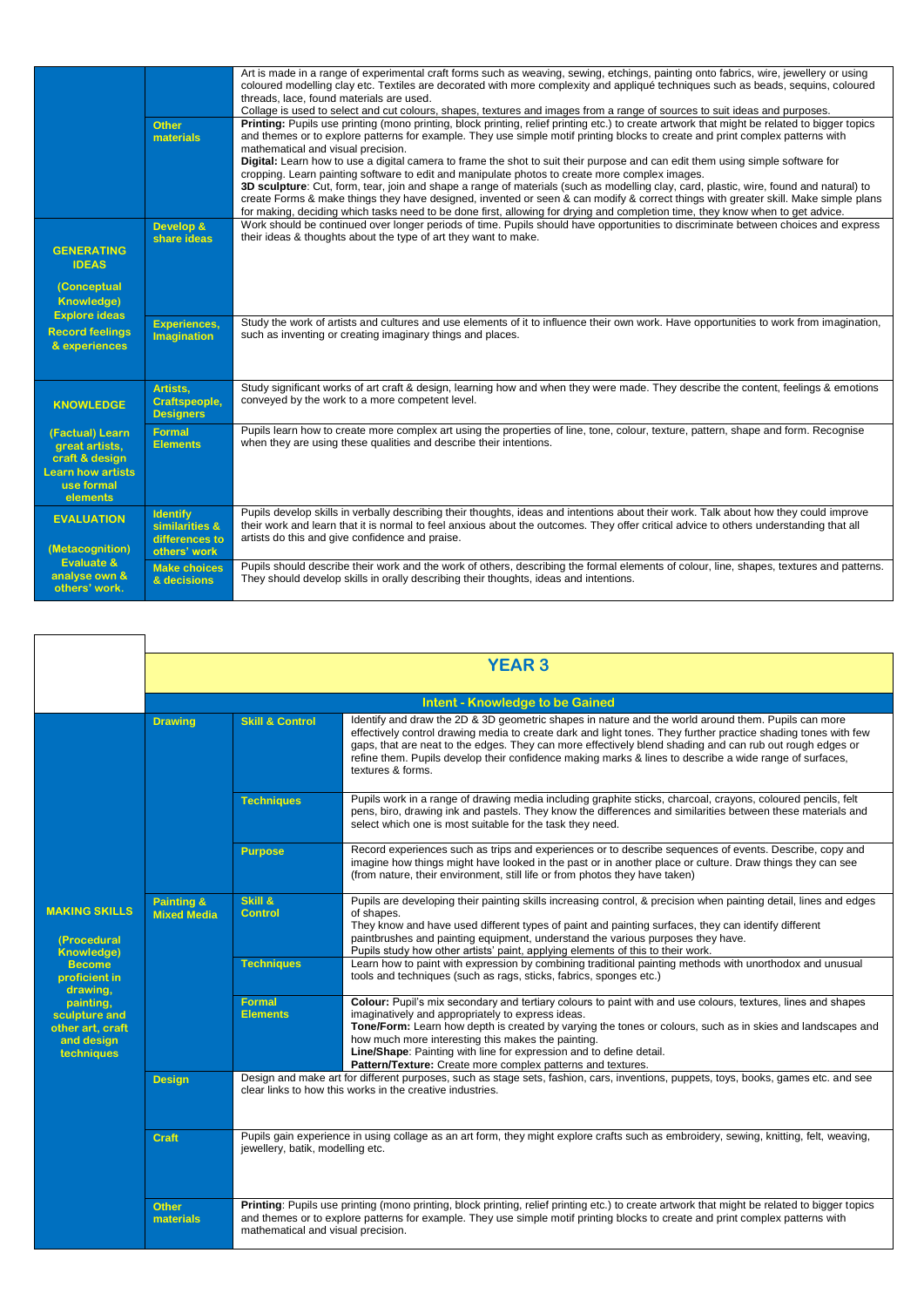|                                                                 |                                                                    | 3D sculpture: They should design and make Forms in 3 dimensions, using card, wire, paper, found objects, clay or modelling<br>materials, understanding how to finish and present their work to a good standard.<br>Digital: Pupils have opportunities to make art using digital means; drawing & painting programmes, vector drawing, photo                                                                                                                                                             |
|-----------------------------------------------------------------|--------------------------------------------------------------------|---------------------------------------------------------------------------------------------------------------------------------------------------------------------------------------------------------------------------------------------------------------------------------------------------------------------------------------------------------------------------------------------------------------------------------------------------------------------------------------------------------|
|                                                                 |                                                                    | manipulation.                                                                                                                                                                                                                                                                                                                                                                                                                                                                                           |
|                                                                 | <b>Sketchbooks</b>                                                 | Sketchbooks are used to practice and try out ideas & techniques. They make records of the world around them, their ideas, thoughts,<br>feelings and discoveries.                                                                                                                                                                                                                                                                                                                                        |
| <b>GENERATING</b><br><b>IDEAS</b>                               |                                                                    |                                                                                                                                                                                                                                                                                                                                                                                                                                                                                                         |
| <b>(Conceptual</b><br><b>Knowledge)</b>                         |                                                                    |                                                                                                                                                                                                                                                                                                                                                                                                                                                                                                         |
| <b>Explore ideas</b><br><b>Record feelings</b><br>& experiences | <b>Experiences,</b><br>Imagination                                 | They might make art from things they can see from observation; their environment, photographs etc. then translate them into new<br>materials.                                                                                                                                                                                                                                                                                                                                                           |
|                                                                 | <b>Develop</b><br>Ideas                                            | Make art for expression, imagination, and pleasure. Work from memory or imagination to reimagine what they know.                                                                                                                                                                                                                                                                                                                                                                                        |
| <b>KNOWLEDGE</b>                                                | <b>Learn about</b><br>artists.<br>craftspeople,                    | Study significant works of art, craft, design or architecture and give personal oral opinions about it. How has the artist produced this<br>work? What was the background to the art? Who made, where were they from? Why was it made? Make copies of small areas of the<br>artist's work to study their techniques, colour, tone, textures and patterns used etc. Look at art for pleasure and purpose, talk about<br>why they like it, developing their use of the language of art (formal elements). |
| (Factual)<br><b>Learn great</b><br>artists, craft &<br>design   | architects &<br>designers                                          |                                                                                                                                                                                                                                                                                                                                                                                                                                                                                                         |
| <b>Learn how artists</b><br>use formal<br>elements              |                                                                    |                                                                                                                                                                                                                                                                                                                                                                                                                                                                                                         |
| <b>EVALUATION</b>                                               | <b>Increasing</b><br>understandin<br>g or purpose<br>and intention | Pupils should verbally describe their work and the work of others, describing the formal elements of colour, line, shapes, textures and<br>patterns. They should develop skills in orally describing their thoughts, ideas and intentions.                                                                                                                                                                                                                                                              |
| (Metacognition)<br><b>Evaluate &amp;</b>                        | for art                                                            |                                                                                                                                                                                                                                                                                                                                                                                                                                                                                                         |
| analyse own &<br>others' work.                                  | <b>Awareness of</b><br>choices &<br>decisions                      | Uses evaluation to understand what they need to do to improve and that all artists do this. Pupils talk about how they could improve<br>their work and learn that it is normal to feel anxious about the outcomes. They offer advice, confidence and praise to others. Uses<br>evaluation to understand what they need to do to improve and that all artists do this.                                                                                                                                   |

|                                                                                                                   |                                             |                                                                                                                                                                                                  | <b>YEAR4</b>                                                                                                                                                                                                                                                                                                                                                                                                                                                                                                                                                                                                                                                                                                                   |  |
|-------------------------------------------------------------------------------------------------------------------|---------------------------------------------|--------------------------------------------------------------------------------------------------------------------------------------------------------------------------------------------------|--------------------------------------------------------------------------------------------------------------------------------------------------------------------------------------------------------------------------------------------------------------------------------------------------------------------------------------------------------------------------------------------------------------------------------------------------------------------------------------------------------------------------------------------------------------------------------------------------------------------------------------------------------------------------------------------------------------------------------|--|
|                                                                                                                   |                                             |                                                                                                                                                                                                  |                                                                                                                                                                                                                                                                                                                                                                                                                                                                                                                                                                                                                                                                                                                                |  |
|                                                                                                                   |                                             |                                                                                                                                                                                                  | <b>Intent - Knowledge to be Gained</b>                                                                                                                                                                                                                                                                                                                                                                                                                                                                                                                                                                                                                                                                                         |  |
|                                                                                                                   | <b>Drawing</b>                              | <b>Skill &amp; Control</b>                                                                                                                                                                       | Develop ability to accurately identify and render 2D & 3D geometric shapes when drawing from observation or<br>second-hand sources, becoming aware of proportion, scale and order. Make progress in controlling line &<br>shading with graphite, chalks and charcoal to describe shape, form and light and shade. Practice drawing<br>quick, light lines (sketching) & more deliberate, measured lines. Learn different styles of drawing; Graphic<br>(cartoon, graffiti, caricatures etc.) Realistic (portrait, still life etc.) Abstract (fine art, emotions)                                                                                                                                                                |  |
|                                                                                                                   |                                             | <b>Techniques</b>                                                                                                                                                                                | Make drawings and experiment through mark making using pencils hard and soft, crayons, felt-tips, charcoal<br>and chalk, digital means, inks and other materials such as wire, wool, straws, cotton buds, feathers, sticky<br>tape.                                                                                                                                                                                                                                                                                                                                                                                                                                                                                            |  |
|                                                                                                                   |                                             | <b>Purpose</b>                                                                                                                                                                                   | Visualise their thoughts, feelings & memories or to express experiences they have had. Describe, copy and<br>imagine other places, cultures and peoples past and present. Draw things they can see and (from nature, their<br>environment, still life or photos they have taken)                                                                                                                                                                                                                                                                                                                                                                                                                                               |  |
|                                                                                                                   | <b>Painting &amp;</b><br><b>Mixed Media</b> | Skill &<br><b>Control</b>                                                                                                                                                                        | Use paint with sensitivity & control, more accurately applying appropriate amounts of paint to the surface. Use<br>different types of paint such as poster paint, powder, watercolour or acrylic for example. Know when to use<br>these paints & name some of their properties.                                                                                                                                                                                                                                                                                                                                                                                                                                                |  |
| <b>MAKING SKILLS</b><br>(Procedural                                                                               |                                             | <b>Techniques</b>                                                                                                                                                                                | Experiment with colour, texture, line, shape & composition to create express purpose, mood and feelings when<br>painting.                                                                                                                                                                                                                                                                                                                                                                                                                                                                                                                                                                                                      |  |
| <b>Knowledge)</b><br><b>Become</b><br>proficient in<br>drawing,<br>painting,<br>sculpture and<br>other art, craft |                                             | <b>Formal</b><br><b>Elements</b>                                                                                                                                                                 | Colour: Pupils learn how colour has light and dark values and how colour can be used to make colours lighter<br>or darker, creating more vibrant paintings such as those produced by the Impressionists.<br>Tone/Form: Pupils paint awareness of how tone can make paintings more realistic or more expressive,<br>learning to manipulate light and shade for dramatic effect.<br>Line/Shape: Use line with greater confidence to highlight form and shape.<br>Pattern/Texture: Use pattern & texture for desired effects and decoration or more expressive, learning to<br>manipulate light and shade for dramatic effect.                                                                                                    |  |
| and design<br>techniques                                                                                          | <b>Design</b>                               | Design and make art for different purposes, such as stage sets, fashion, cars, inventions, puppets, toys, books, games etc. and see<br>clear links to how this works in the creative industries. |                                                                                                                                                                                                                                                                                                                                                                                                                                                                                                                                                                                                                                                                                                                                |  |
|                                                                                                                   | <b>Craft</b>                                | Pupils gain experience in using collage as an art form, they might explore crafts such as embroidery, sewing, knitting, felt, weaving,<br>jewellery, batik, modelling etc.                       |                                                                                                                                                                                                                                                                                                                                                                                                                                                                                                                                                                                                                                                                                                                                |  |
|                                                                                                                   | <b>Other</b><br>materials                   | manipulation.                                                                                                                                                                                    | Printing: Pupils use printing (mono printing, block printing, relief printing etc.) to create both individual images and repeat patterns.<br>They use simple motif printing blocks to create and print complex patterns with mathematical and visual precision.<br>3D sculpture: Design and make Forms in 3 dimensions, using card, wire, paper, found objects, clay or modelling materials,<br>understanding how to finish and present their work to a good standard. They are more confident at modelling materials, they work<br>safely and sensibly, persevering when the work is challenging.<br>Digital: Pupils have opportunities to make art using digital means; drawing & painting programmes, vector drawing, photo |  |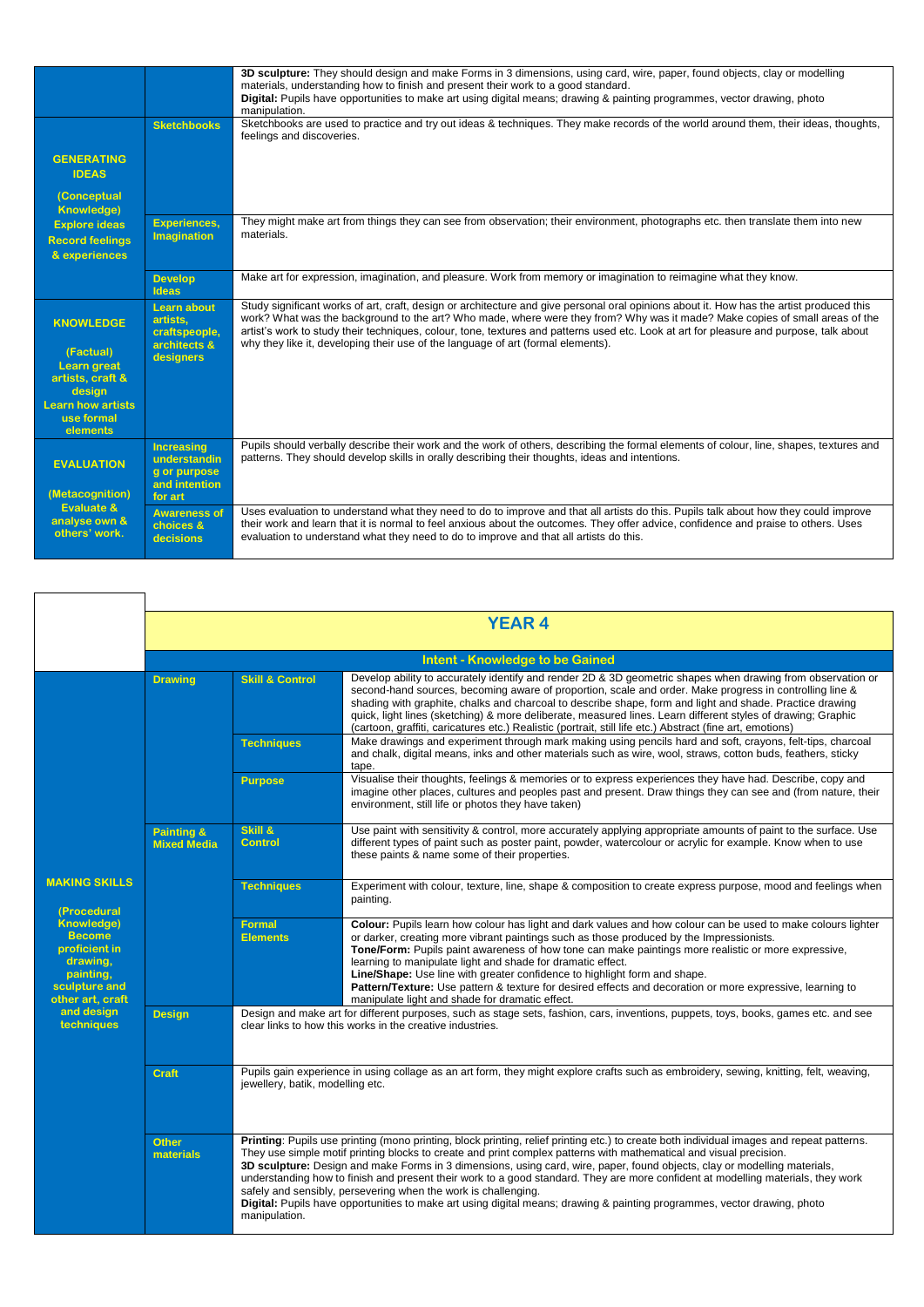|                                                                                                                                         | <b>Sketchbooks</b>                                                            | Sketchbooks are used to practice and try out ideas & techniques. They make records of the world around them, their ideas, thoughts,<br>feelings and discoveries.so their sketchbook becomes a very personal space.                                                                                                                                                                                                                                                                                                                                                                                                              |
|-----------------------------------------------------------------------------------------------------------------------------------------|-------------------------------------------------------------------------------|---------------------------------------------------------------------------------------------------------------------------------------------------------------------------------------------------------------------------------------------------------------------------------------------------------------------------------------------------------------------------------------------------------------------------------------------------------------------------------------------------------------------------------------------------------------------------------------------------------------------------------|
| <b>GENERATING</b><br><b>IDEAS</b>                                                                                                       |                                                                               |                                                                                                                                                                                                                                                                                                                                                                                                                                                                                                                                                                                                                                 |
| (Conceptual<br><b>Knowledge)</b>                                                                                                        |                                                                               |                                                                                                                                                                                                                                                                                                                                                                                                                                                                                                                                                                                                                                 |
| <b>Explore ideas</b><br><b>Record feelings</b><br>& experiences                                                                         | <b>Experiences,</b><br><b>Imagination</b>                                     | They might make art from things they can see from observation; their environment, photographs etc. then translate them into new<br>materials.                                                                                                                                                                                                                                                                                                                                                                                                                                                                                   |
|                                                                                                                                         | <b>Develop</b><br>Ideas                                                       | Make art for expression, imagination, and pleasure. Develop initial ideas into final work adapting work as it progresses.                                                                                                                                                                                                                                                                                                                                                                                                                                                                                                       |
| <b>KNOWLEDGE</b><br>(Factual)<br><b>Learn great</b><br>artists, craft &<br>design<br><b>Learn how artists</b><br>use formal<br>elements | Learn about<br>artists.<br>craftspeople,<br>architects &<br>designers         | Study significant works of art, craft, design and architecture and give more complex personal oral opinions about it. How has the artist<br>produced this work? What was the background to the art? Who made, where were they from? Why was it made? Make copies of<br>small areas of the artist's work to study their techniques, colour, tone, textures and patterns used etc. Study how other artists' make<br>art, including the work of other peoples and cultures, past and present. Look at art for pleasure and purpose, talk about why they like<br>it, developing their use of the language of art (formal elements). |
| <b>EVALUATION</b><br>(Metacognition)                                                                                                    | <b>Increasing</b><br>understandin<br>g or purpose<br>and intention<br>for art | Orally describe their work and the work of others, describing the formal elements of colour, line.                                                                                                                                                                                                                                                                                                                                                                                                                                                                                                                              |
| Evaluate &<br>analyse own &<br>others' work.                                                                                            | <b>Awareness of</b><br>choices &<br>decisions                                 | Uses evaluation to understand what they need to do to improve and that all artists do this. Pupils talk about how they could improve<br>their work and learn that it is normal to feel anxious about the outcomes. They offer advice, confidence and praise to others. Uses<br>evaluation to understand what they need to improve and that all artists do this.                                                                                                                                                                                                                                                                 |

|                                                                                                                                                                                      | <b>YEAR 5</b>                               |                                                                                                                                                                                                                                  |                                                                                                                                                                                                                                                                                                                                                                                                                                                                                                                                                                                                                                                                                                                            |  |
|--------------------------------------------------------------------------------------------------------------------------------------------------------------------------------------|---------------------------------------------|----------------------------------------------------------------------------------------------------------------------------------------------------------------------------------------------------------------------------------|----------------------------------------------------------------------------------------------------------------------------------------------------------------------------------------------------------------------------------------------------------------------------------------------------------------------------------------------------------------------------------------------------------------------------------------------------------------------------------------------------------------------------------------------------------------------------------------------------------------------------------------------------------------------------------------------------------------------------|--|
|                                                                                                                                                                                      |                                             |                                                                                                                                                                                                                                  | <b>Intent - Knowledge to be Gained</b>                                                                                                                                                                                                                                                                                                                                                                                                                                                                                                                                                                                                                                                                                     |  |
| <b>MAKING SKILLS</b><br>(Procedural<br><b>Knowledge)</b><br><b>Become</b><br>proficient in<br>drawing.<br>painting,<br>sculpture and<br>other art, craft<br>and design<br>techniques | <b>Drawing</b>                              | <b>Skill &amp; Control</b>                                                                                                                                                                                                       | Can draw with an increasingly confident awareness of the 2D and 3D geometric forms that comprise forms and<br>objects.<br>Can draw lines, shapes and forms neatly and evenly with more confidence, blending tones from light to dark<br>smoothly. They control the amount of force and pressure when drawing to understand the difference between<br>sketching and rendering more deliberate marks. Awareness of various mark making techniques for purpose &<br>intention.                                                                                                                                                                                                                                                |  |
|                                                                                                                                                                                      |                                             | <b>Techniques</b>                                                                                                                                                                                                                | Independently select appropriate media for expression and purpose, taking risks and experimenting with<br>drawing media that are harder to control; such as pieces of card, straws, sticks, and perishable items to create<br>more expression with drawing.                                                                                                                                                                                                                                                                                                                                                                                                                                                                |  |
|                                                                                                                                                                                      |                                             | <b>Purpose</b>                                                                                                                                                                                                                   | Draw for a range of purposes, thinking, designing, creating, realising, imagining. Learn that we all draw<br>differently, and that realism is only one form of drawing. Find and know artists' drawings they like, appreciate<br>and admire to influence their own drawing style.                                                                                                                                                                                                                                                                                                                                                                                                                                          |  |
|                                                                                                                                                                                      | <b>Painting &amp;</b><br><b>Mixed Media</b> | Skill &<br><b>Control</b>                                                                                                                                                                                                        | Pupil's know and care for painting equipment.<br>Develop skills to paint neatly and carefully, without<br>leaving gaps or messy edges, yet they paint in a<br>more creative style when the painting demands. They<br>should learn how to control the amount of paint they<br>need to use and/or use water to preserve finer<br>details.                                                                                                                                                                                                                                                                                                                                                                                    |  |
|                                                                                                                                                                                      |                                             | <b>Techniques</b>                                                                                                                                                                                                                | They know different types of paint and when to use them, such as what paint to use for painting models and<br>which to use for landscapes. They experiment with expressive painting techniques such as brush use, applying<br>& combining media, adding things to paint etc.                                                                                                                                                                                                                                                                                                                                                                                                                                               |  |
|                                                                                                                                                                                      |                                             | <b>Formal</b><br><b>Elements</b>                                                                                                                                                                                                 | Colour: Develops ability to control colour when painting; for blending, reducing hue and improving the<br>translucency of colour. Knows colour relationships such as complimentary colours, harmonious colours<br>(colours next to each other on the colour wheel). At this stage they should mix secondary and tertiary colours,<br>being able to control the amounts for purpose.<br>Tone/ Form: Pupils learn how to represent form with increasing sophistication, learning that darker and lighter<br>colours can be added to create tints and shades instead of black and white.<br>Line/Shape: Uses line or shape to create original compositions.<br>Pattern Texture: Uses pattern & texture for purposeful effect. |  |
|                                                                                                                                                                                      | <b>Design</b>                               | Have opportunities to design and make art for different purposes, such as buildings, magazines, logos, digital media, textiles, fashion<br>and interior design and see clear links to how this works in the creative industries. |                                                                                                                                                                                                                                                                                                                                                                                                                                                                                                                                                                                                                                                                                                                            |  |
|                                                                                                                                                                                      | <b>Craft</b>                                | Pupils gain experience in using collage as an art form, they might explore crafts such as embroidery, sewing, knitting, felt, weaving,<br>jewellery, batik, modelling etc.                                                       |                                                                                                                                                                                                                                                                                                                                                                                                                                                                                                                                                                                                                                                                                                                            |  |
|                                                                                                                                                                                      | <b>Other</b><br>materials                   | finish work to a good standard.                                                                                                                                                                                                  | Printing Pupils develop mono printing, block printing, relief printing etc. to create artwork that might be singular images or patterns.<br>They use more complex printing blocks with mathematical and visual precision.<br>3D Sculpture: Design and make more complex Forms in 3 dimensions, using a range of modelling materials, understanding how to<br>Digital: Produce digital art using computers, drawing & painting programmes, vector drawing & photo manipulation for example.                                                                                                                                                                                                                                 |  |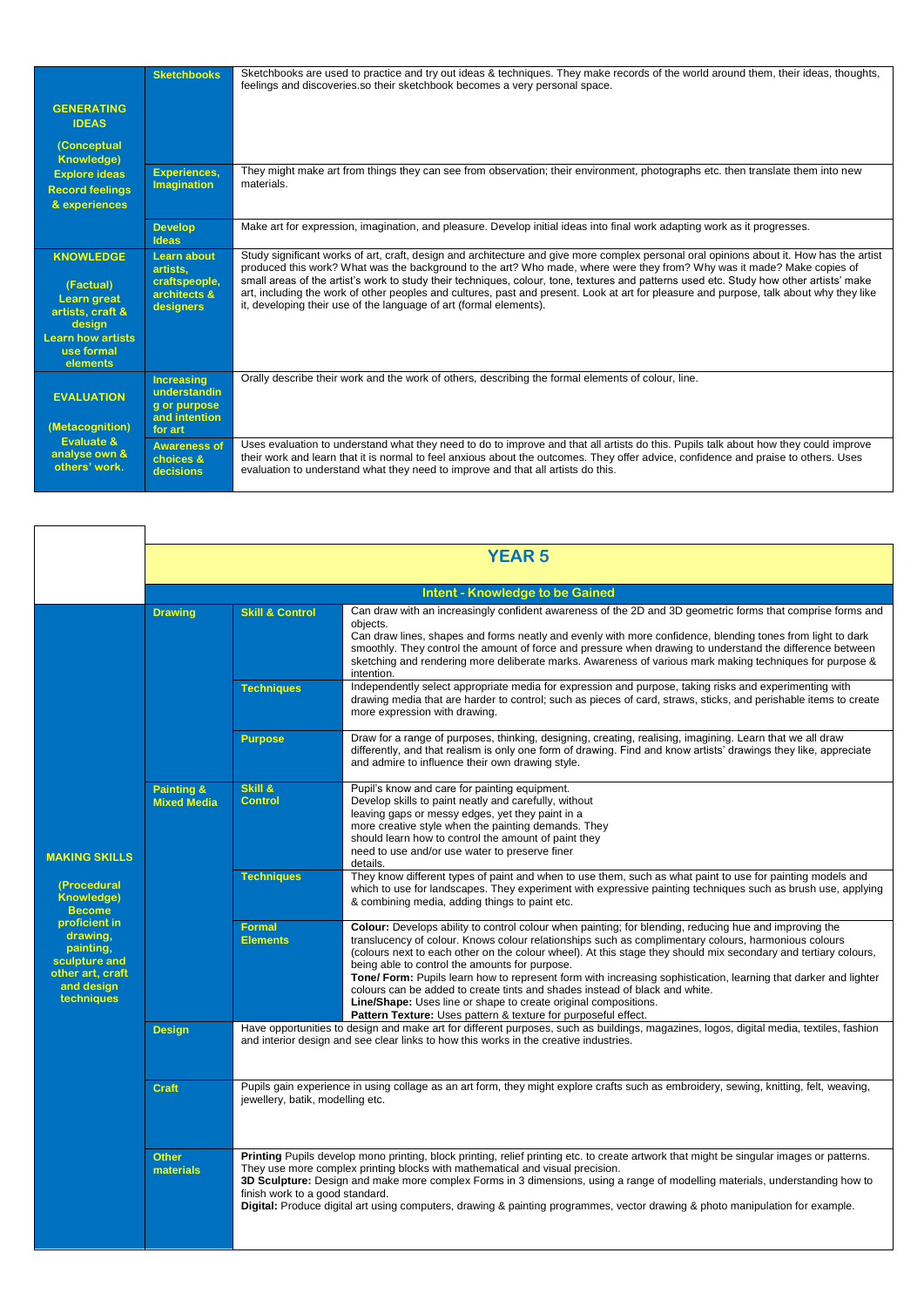| <b>GENERATING</b><br><b>IDEAS</b><br><b>(Conceptual</b><br><b>Knowledge)</b>                                                            | <b>Sketchbooks</b>                                                            | Pupils experiment with techniques in sketchbooks to see what works and what doesn't. They label these experiments for their own<br>learning and record keeping. Sketchbooks are used to practice and try out ideas & techniques. Record observations & research of<br>artists and themes. Use a sketchbook for pleasure, recording, ideas & expression so their sketchbook becomes a very personal<br>space.                                                                                                             |
|-----------------------------------------------------------------------------------------------------------------------------------------|-------------------------------------------------------------------------------|--------------------------------------------------------------------------------------------------------------------------------------------------------------------------------------------------------------------------------------------------------------------------------------------------------------------------------------------------------------------------------------------------------------------------------------------------------------------------------------------------------------------------|
| <b>Explore ideas</b><br><b>Record feelings</b><br>& experiences                                                                         | <b>Experiences,</b><br>Imagination                                            | Take risks when trying out materials, investigate and explore the properties of materials.                                                                                                                                                                                                                                                                                                                                                                                                                               |
|                                                                                                                                         | <b>Develop</b><br>Ideas                                                       | Produce original, unique art in response to similar starting points with increasing autonomy over choice and decision making.                                                                                                                                                                                                                                                                                                                                                                                            |
| <b>KNOWLEDGE</b><br>(Factual)<br><b>Learn great</b><br>artists, craft &<br>design<br><b>Learn how artists</b><br>use formal<br>elements | Learn about<br>artists.<br>craftspeople,<br>architects &<br>designers         | Study significant works of art using the following method:<br>• Content – Describe the art. Social, historical factors affect the work.<br>• Process – When & how made? What materials & techniques are used?<br>• Formal elements – line, tone, colour, shape, form, comp, pattern, texture.<br>. Mood – what emotions does the work convey?<br>Applying: Make studies of artist's work to learn the techniques & processes used. Use some of what they have learned from artist's<br>studies to produce original work. |
| <b>EVALUATION</b><br>(Metacognition)<br><b>Evaluate &amp;</b><br>analyse own &<br>others' work.                                         | <b>Increasing</b><br>understandin<br>g or purpose<br>and intention<br>for art | Pupils should try to fairly appraise their own work and understand how to improve it, accepting criticism of other pupils. Know that the<br>creative process often leaves us with a lot of doubt, anxiety and uncertainty.                                                                                                                                                                                                                                                                                               |
|                                                                                                                                         | <b>Awareness of</b><br>choices &<br>decisions                                 | Make careful and considerate judgments about own & others work without comparing their own work to that of others. Uses<br>evaluation to understand what they need to do to improve & that all artists do this.                                                                                                                                                                                                                                                                                                          |

 $\overline{\mathsf{I}}$ 

|                                                                                                                                                                                      | <b>YEAR 6</b>                               |                                                                                                                                                                                                                                                                                                                                                                                                                                                                                                                                                                                                            |                                                                                                                                                                                                                                                                                                                                                                                                                                                                                                                                                                                                                                                                                                                                                                                                                                                                               |  |  |  |
|--------------------------------------------------------------------------------------------------------------------------------------------------------------------------------------|---------------------------------------------|------------------------------------------------------------------------------------------------------------------------------------------------------------------------------------------------------------------------------------------------------------------------------------------------------------------------------------------------------------------------------------------------------------------------------------------------------------------------------------------------------------------------------------------------------------------------------------------------------------|-------------------------------------------------------------------------------------------------------------------------------------------------------------------------------------------------------------------------------------------------------------------------------------------------------------------------------------------------------------------------------------------------------------------------------------------------------------------------------------------------------------------------------------------------------------------------------------------------------------------------------------------------------------------------------------------------------------------------------------------------------------------------------------------------------------------------------------------------------------------------------|--|--|--|
|                                                                                                                                                                                      | <b>Intent - Knowledge to be Gained</b>      |                                                                                                                                                                                                                                                                                                                                                                                                                                                                                                                                                                                                            |                                                                                                                                                                                                                                                                                                                                                                                                                                                                                                                                                                                                                                                                                                                                                                                                                                                                               |  |  |  |
| <b>MAKING SKILLS</b><br>(Procedural<br><b>Knowledge)</b><br><b>Become</b><br>proficient in<br>drawing,<br>painting.<br>sculpture and<br>other art, craft<br>and design<br>techniques | <b>Drawing</b>                              | <b>Skill &amp; Control</b>                                                                                                                                                                                                                                                                                                                                                                                                                                                                                                                                                                                 | Draw with increasing confidence developing their own personal style. They know how & when to sketch and<br>when to render more confident line, using a developing ability to skilfully control the outcomes. Learn how to<br>describe form from several different light sources. Know and apply very basic one-point perspective.                                                                                                                                                                                                                                                                                                                                                                                                                                                                                                                                             |  |  |  |
|                                                                                                                                                                                      |                                             | <b>Techniques</b>                                                                                                                                                                                                                                                                                                                                                                                                                                                                                                                                                                                          | Pupils work in a range of media with increasing confidence (pencils hard and soft, crayons, felt-tips, charcoal<br>and chalk, digital means, inks and other materials such as wire, wool, straws, cotton buds, feathers, sticky tape<br>for example). They have greater choice over what materials they should use, working to own strengths and<br>personal tastes.                                                                                                                                                                                                                                                                                                                                                                                                                                                                                                          |  |  |  |
|                                                                                                                                                                                      |                                             | <b>Purpose</b>                                                                                                                                                                                                                                                                                                                                                                                                                                                                                                                                                                                             | Learn more styles of drawing and learn how drawing is used in art;<br>1. graphic (cartoon, graffiti, fashion design etc.)<br>2. realistic (portrait, still life etc.)<br>3. technical (architecture, product design, plans, diagrams, instructions)<br>4. Illustration (books, magazines)<br>5. Abstract (fine art)<br>6. Sculptural (3D, wire, card, architectural models)<br>7. Digital (using computers, tablets, film) other materials.                                                                                                                                                                                                                                                                                                                                                                                                                                   |  |  |  |
|                                                                                                                                                                                      | <b>Painting &amp;</b><br><b>Mixed Media</b> | Skill &<br><b>Control</b>                                                                                                                                                                                                                                                                                                                                                                                                                                                                                                                                                                                  | Pupils should have the skill now to control paint to work in different ways; precise and accurate when needed<br>yet loose and instinctive when required. Pupil's painting should show a more confident ability to create 3D<br>form, depth and distance using colour and tone. They should know different types of paint media and when to<br>use them, they should be familiar with different papers and surfaces to paint on and be able to name them.                                                                                                                                                                                                                                                                                                                                                                                                                     |  |  |  |
|                                                                                                                                                                                      |                                             | <b>Techniques</b>                                                                                                                                                                                                                                                                                                                                                                                                                                                                                                                                                                                          | Paints from observation, describing different surfaces and textures forms using tone, line, texture and colour to<br>express mood and feeling. Pupils should be introduced to a range of different artists' work and painting styles.<br>They are more confident at articulating which styles they prefer and why they like them.                                                                                                                                                                                                                                                                                                                                                                                                                                                                                                                                             |  |  |  |
|                                                                                                                                                                                      |                                             | <b>Formal</b><br><b>Elements</b>                                                                                                                                                                                                                                                                                                                                                                                                                                                                                                                                                                           | Colour: Colours should be mixed with care and sensitivity to show feeling and ideas. At this stage they should<br>confidently mix secondary and tertiary colours, being able to control these to suit their own purpose.<br>Understand colour relationships such as complimentary & harmonious colours.<br><b>Tone/Form:</b> They can control paint to make things appear lighter and further away or with darker, more<br>intense hues to bring them closer, such as when painting landscape. When painting 3D models and forms,<br>they should be aware of the need to prepare the surface for paint & apply paint carefully, thinking about effects<br>& detail.<br>Line/Shape: Uses line with confidence to represent own ideas and compositions.<br>Pattern/Texture: Understands how to apply pattern and texture with confidence to decorate or embellish<br>paintings. |  |  |  |
|                                                                                                                                                                                      | <b>Design</b>                               | Increasingly challenging opportunities to design and make art for different purposes, such as buildings, magazines, logos, digital<br>media, textiles, fashion and interior design for example. To solve design problems, to invent, create or imagine and see clear links to<br>how this works in the creative industries.                                                                                                                                                                                                                                                                                |                                                                                                                                                                                                                                                                                                                                                                                                                                                                                                                                                                                                                                                                                                                                                                                                                                                                               |  |  |  |
|                                                                                                                                                                                      | <b>Craft</b>                                | Pupils could gain experience in using collage as an art form; they might explore crafts such as embroidery, sewing, appliqué knitting,<br>felt, weaving, jewellery, batik, pattern, modelling etc.                                                                                                                                                                                                                                                                                                                                                                                                         |                                                                                                                                                                                                                                                                                                                                                                                                                                                                                                                                                                                                                                                                                                                                                                                                                                                                               |  |  |  |
|                                                                                                                                                                                      | <b>Other</b><br>materials                   | Printing Pupils develop more complex mono printing, block printing, relief printing etc. to create artwork that might be singular images<br>or patterns. They use more complex printing blocks with mathematical and visual precision.<br>3D sculpture Design and make more complex Forms in 3 dimensions, using card, wire, paper, found objects, clay or modelling<br>materials, understanding how to finish and present their work to a good standard.<br>Digital: Produce more complex digital art using computers, drawing & painting programmes, vector drawing & photo manipulation for<br>example. |                                                                                                                                                                                                                                                                                                                                                                                                                                                                                                                                                                                                                                                                                                                                                                                                                                                                               |  |  |  |